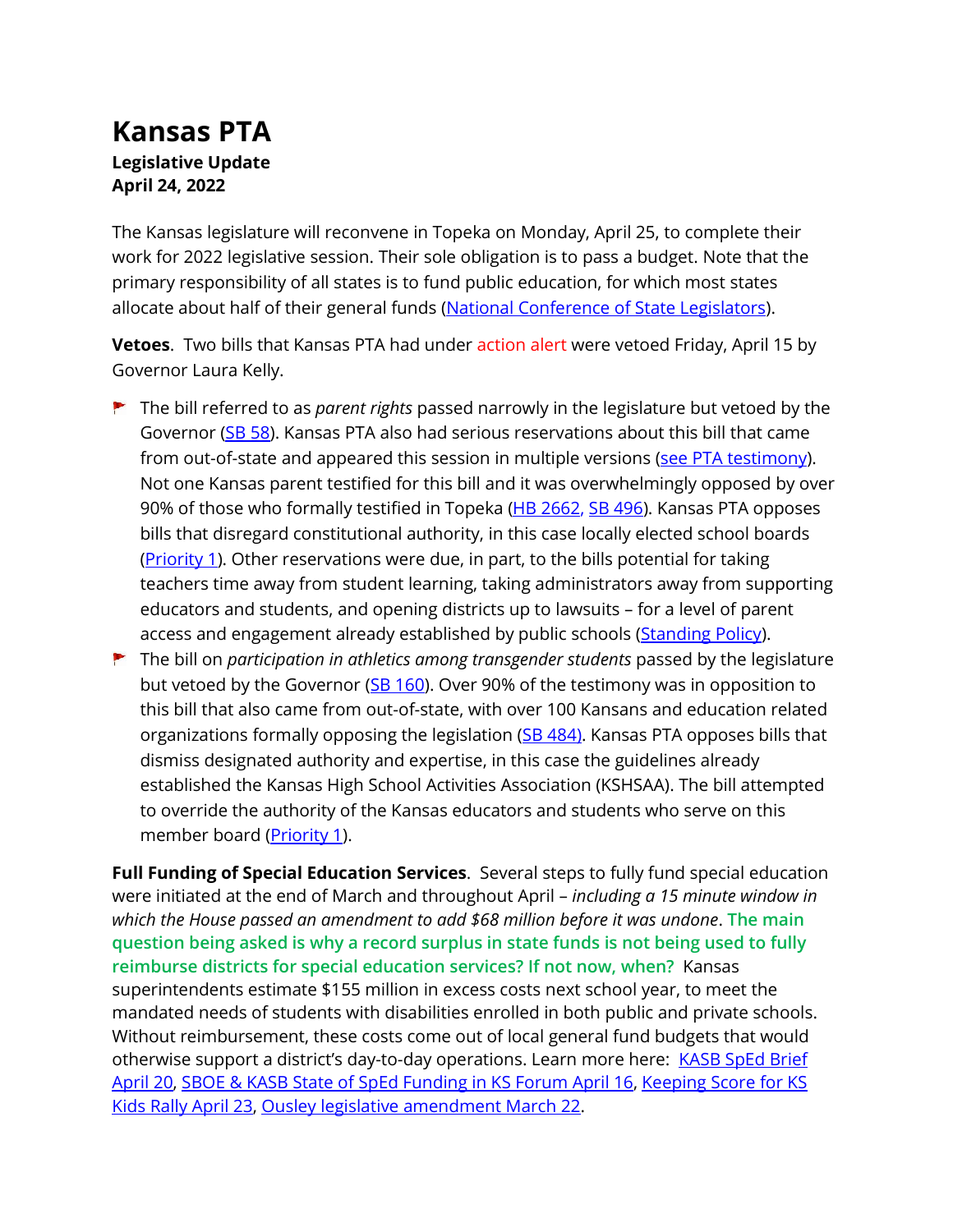**Still Under Watch.** The main remaining **RED FLAG bill** under watch is the separate K-12 budget and policy bundled bill, that includes open enrollment among other problematic policy elements**.** 

- ▶ Separate K-12 Budget bundled with Policy thwarting K-12 Public Education along with challenges for the State Department of Education and the Children's Cabinet: **[HB 2567](http://www.kslegislature.org/li/b2021_22/measures/hb2567/)** (formerly [HB 2512\)](http://www.kslegislature.org/li/b2021_22/measures/hb2512/). Kansas PTA opposes the process of separating education funds from the Governor's overall budget and bundling with unfriendly policy and cuts. Kanas PTA oppose the bill due to several problematic elements (Priorities [1, 2 and 3\)](https://kansas-pta.org/advocacy/legislative-priorities/):
	- If space is available, requires districts be open to out-of-boundary transfers. Districts must assess and report capacity in compliance with state statute, for each school building, by grade, defining elementary and middle school capacity by studentteacher ratio. High school capacity is to include special programmatic capacity. Districts have 30 days to conduct lottery if capacity exists. Non-resident student once accepted has the right to remain until graduation unless disciplinary issues. No transportation funding is provided to the for the receiving district. Kansas PTA opposes the legislative attempt to dismiss the constitutional authority of local school boards [\(Priority 1\)](https://kansas-pta.org/advocacy/legislative-priorities/) and to dismiss the serious concerns identified by superintendents to plan for facility and staffing needs. Almost every district already has policy guiding the admissions of non-residents.
	- Mandates local districts pay an out-of-state vendor for program development and use of virtual math supplemental material (formerly Math Nation) beginning with \$4 million across all districts with at least 50% of **students performing at grade level** or below in 6th through 12th grade.
	- Cuts another \$5 million in state aid from K-12 BASE funding to cover the costs for school safety grants.
	- Requires districts to use their budgets to pay for mandated state special education Dyslexia Coordinator, rather than allocate \$100,000 to the Department of Education to pay for the position.
	- Authorizing non-public students to participate in KSHSAA activities.
	- Authorizing school districts to provide part-time enrollment options for home schoolers and non-public students
	- Adds duplicative, non-instructional, bureaucratic requirements to the budget development process, and to the assessment and reporting that takes administrative and teacher time away from student learning. And more.

Please contact your state legislators today and through the next week of April 25. Urge them to support students and learning recovery. Remind your senator and representative to stay focused on RESTORING the billion dollars cut from state aid back in 2009 and 2012 for the 500,000 plus Kansas public school students and to fully fund special education